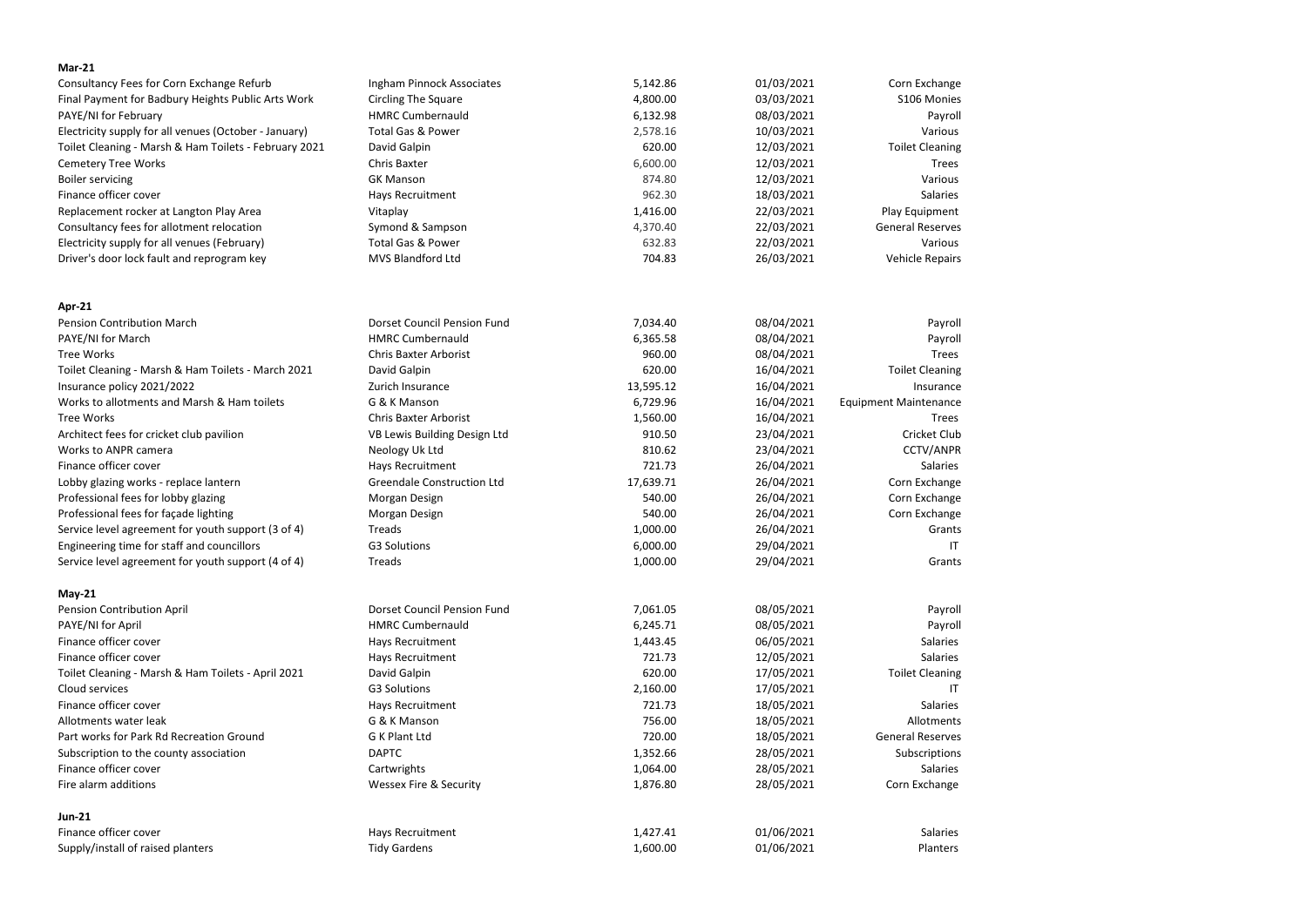| Learning portal and HR support contract                                    | Ellis Whittam                       | 3,786.00  | 04/06/2021 | <b>Professional Fees</b> |
|----------------------------------------------------------------------------|-------------------------------------|-----------|------------|--------------------------|
| Annual inspections                                                         | RoSPA Play Safety                   | 573.00    | 04/06/2021 | Play Areas               |
| Audit visit 3 of 3                                                         | Darkin Miller Ltd                   | 609.44    | 04/06/2021 | Audit                    |
| Larksmead and Langton surfacing                                            | Vita Play                           | 2,089.20  | 04/06/2021 | Play Areas               |
| Pension Contribution May                                                   | <b>Dorset Council Pension Fund</b>  | 6,969.37  | 04/06/2021 | Payroll                  |
| PAYE/NI for May                                                            | <b>HMRC Cumbernauld</b>             | 6,023.53  | 04/06/2021 | Payroll                  |
| Finance officer cover                                                      | Hays Recruitment                    | 1,202.88  | 11/06/2021 | <b>Salaries</b>          |
| Toilet Cleaning - Marsh & Ham Toilets - May 2021                           | David Galpin                        | 620.00    | 11/06/2021 | <b>Toilet Cleaning</b>   |
| 1st Instalment of Service Provision Funding 2021/22                        | <b>Blandford Stour Valley Band</b>  | 750.00    | 11/06/2021 | Grants                   |
| <b>CONSULTANCY SERVICES FEE 7/7</b>                                        | <b>INGHAM PINNOCK ASSOCIATES</b>    | 5,142.86  | 17/06/2021 | Corn Exchange            |
| UPDATED SKETCH PLANS AND PRE-APP TO HE AND DC                              | <b>Malcolm Simmonds Architects</b>  | 5,000.00  | 17/06/2021 | Corn Exchange            |
| FEES FOR CORN EXCHANGE                                                     | The Morton Partnership              | 3,000.00  | 17/06/2021 | Corn Exchange            |
| <b>QUANTITY SURVEYING FEES FOR CORN EXCHANGE</b>                           | <b>WALKER ASSOCIATES</b>            | 2,400.00  | 17/06/2021 | Corn Exchange            |
| 4,500 NEWSLETTERS PRINTED FOR ANNUAL REPORT                                | <b>PURELY PRINT</b>                 | 558.00    | 17/06/2021 | Newsletter               |
| TOWN HALL FAÇADE LIGHTING (INVOICE 1 OF 2)                                 | RICHARD CUMMINS ELECTRICAL          | 12,696.00 | 17/06/2021 | Corn Exchange            |
| INSTALLATION OF GREEN CABINET AT PARK RD FOR 3 PHASE SI KEEDA Services Ltd |                                     | 1,893.57  | 23/06/2021 | Reserves                 |
| <b>Jul-21</b>                                                              |                                     |           |            |                          |
| <b>Pension Contribution June</b>                                           | <b>Dorset Council Pension Fund</b>  | 7,057.04  | 07/07/2021 | Payroll                  |
| PAYE/NI for June                                                           | <b>HMRC Cumbernauld</b>             | 5,484.66  | 07/07/2021 | Payroll                  |
| Finance officer cover                                                      | Hays Recruitment                    | 962.30    | 09/07/2021 | <b>Salaries</b>          |
| Clear waste from cemetery                                                  | <b>WESSEX GROUNDWORKS LTD</b>       | 768.00    | 09/07/2021 | Cemetery                 |
| Summer bedding                                                             | <b>Dorset Plants</b>                | 3,462.48  | 09/07/2021 | Planters                 |
| Grant                                                                      | <b>BLANDFORD FORUM SNOOKER CLUB</b> | 1,500.00  | 09/07/2021 | Grants                   |
| Toilet Cleaning - Marsh & Ham Toilets - June 2021                          | David Galpin                        | 620.00    | 09/07/2021 | <b>Toilet Cleaning</b>   |
| <b>Hustler and Mulch Mower</b>                                             | <b>ABA Groundcare</b>               | 750.00    | 23/07/2021 | <b>Grounds Machinery</b> |
| Finance officer cover                                                      | Hays Recruitment                    | 962.30    | 23/07/2021 | <b>Salaries</b>          |
| CONSULTANCY SERVICES FEE 3/3 TOWN HALL FAÇADE                              | MORGAN DESIGN STUDIO LTD            | 540.00    | 23/07/2021 | Corn Exchange            |
| TOWN HALL FAÇADE LIGHTING (INVOICE 2 OF 2)                                 | RICHARD CUMMINS ELECTRICAL          | 10,490.40 | 23/07/2021 | Corn Exchange            |
|                                                                            |                                     |           |            |                          |
| <b>Aug-21</b>                                                              |                                     |           |            |                          |
| Pension Contribution July                                                  | <b>Dorset Council Pension Fund</b>  | 7,173.81  | 06/08/2021 | Payroll                  |
| PAYE/NI for July                                                           | <b>HMRC Cumbernauld</b>             | 5,156.57  | 06/08/2021 | Payroll                  |
| Grant                                                                      | <b>BLANDFORD FASHION MUSEUM</b>     | 1,000.00  | 06/08/2021 | Grants                   |
| Toilet Cleaning - Marsh & Ham Toilets - July 2021                          | David Galpin                        | 620.00    | 10/08/2021 | <b>Toilet Cleaning</b>   |
| Music Licence for Corn Exchange                                            | <b>PPL PRS</b>                      | 610.40    | 16/08/2021 | Corn Exchange            |
| <b>Bowls Green Provisions</b>                                              | <b>Greenside Turf Care</b>          | 1,248.30  | 16/08/2021 | <b>Bowls Club</b>        |
| CONSULTANCY SERVICES FEE 1/2 FOR M& E STRATEGY                             | QODA LTD                            | 3,000.00  | 16/08/2021 | Corn Exchange            |
| FIRE RISK ASSESSMENTS                                                      | <b>FIRELINE</b>                     | 2,430.00  | 16/08/2021 | <b>VARIOUS</b>           |
| CONSULTANCY SERVICES FEE 1/3 FOR CORN EXCHANGE                             | <b>INGHAM PINNOCK ASSOCIATES</b>    | 1,800.00  | 20/08/2021 | Corn Exchange            |
| <b>WORKS TO OFFICE WINDOWS</b>                                             | <b>GENT BUILDERS</b>                | 1,792.74  | 20/08/2021 | Corn Exchange            |
| Grant                                                                      | <b>BLANDFORD INFORMATION CENTRE</b> | 1,000.00  | 20/08/2021 | Grants                   |
| <b>Sep-21</b>                                                              |                                     |           |            |                          |
| Pension Contribution August                                                | <b>Dorset Council Pension Fund</b>  | 7,696.75  | 06/09/2021 | Payroll                  |
| PAYE/NI for August                                                         | <b>HMRC Cumbernauld</b>             | 5,737.89  | 06/09/2021 | Payroll                  |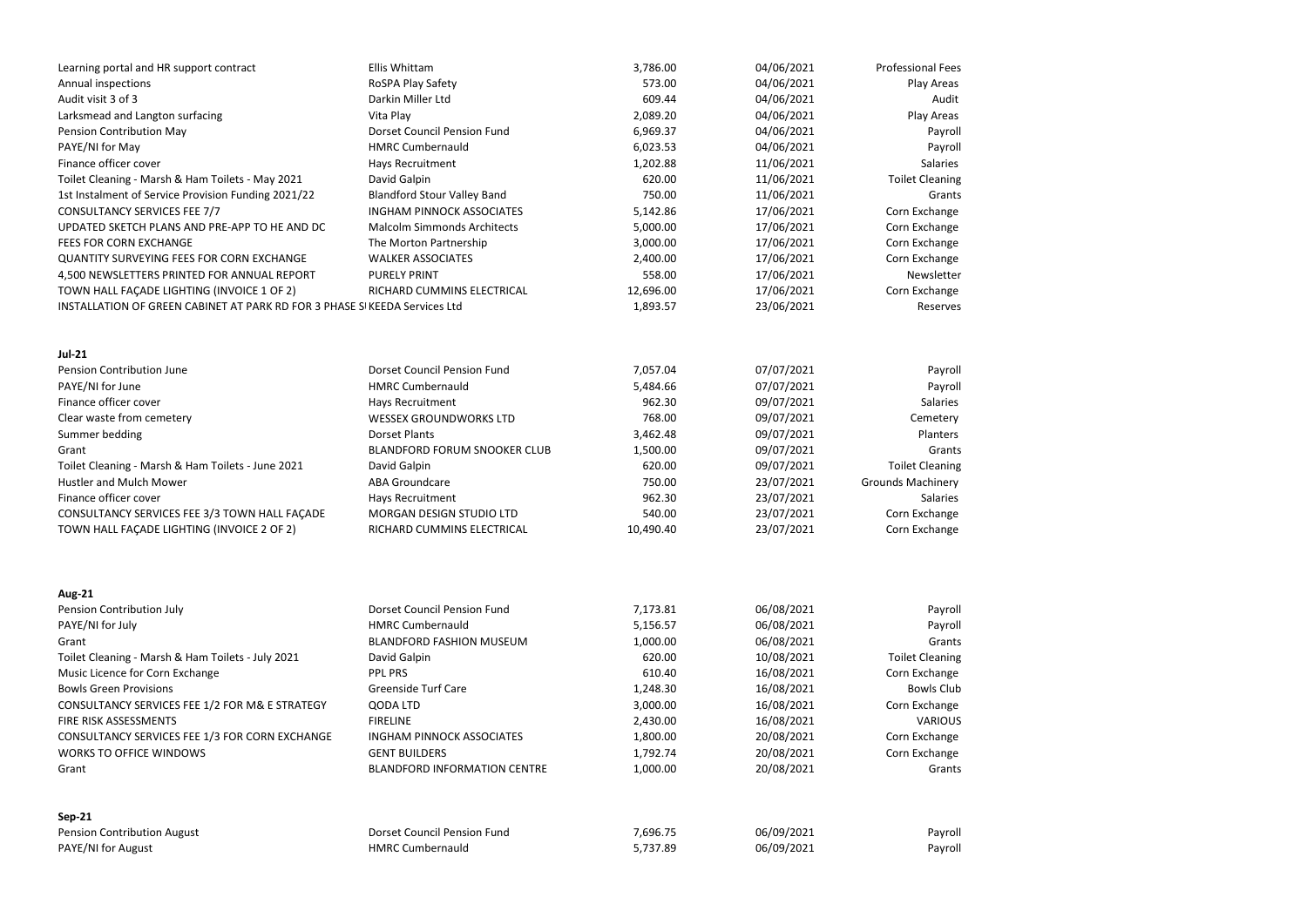| CONSULTANCY FEES RE ALLOTMENT RELOCATION               | <b>SYMOND &amp; SAMPSON</b>                   | 2,508.60  | 06/09/2021 | <b>GENERAL RESERVES</b>                |
|--------------------------------------------------------|-----------------------------------------------|-----------|------------|----------------------------------------|
| MEASURED SURVEY OF CORN EXCHANGE                       | THE DOWNLAND PARTNERSHIP                      | 9,420.60  | 14/09/2021 | Corn Exchange                          |
| M&E SURVEY FOR THE CORN EXCHANGE                       | <b>QODA</b>                                   | 3,000.00  | 14/09/2021 | Corn Exchange                          |
| Toilet Cleaning - Marsh & Ham Toilets - August 2021    | David Galpin                                  | 620.00    | 14/09/2021 | <b>Toilet Cleaning</b>                 |
| Table tennis and resurfacing of play area at Larksmead | <b>VITA PLAY</b>                              | 5,958.00  | 14/09/2021 | Larksmead                              |
| AQUAID                                                 | <b>BOILER RENTAL AT WHG</b>                   | 824.16    | 14/09/2021 | <b>Woodhouse Gardens</b>               |
| Grant                                                  | <b>Barnes for a Recreation</b>                | 17,698.00 | 20/09/2021 | Grant                                  |
| Skate Park Equipment                                   | <b>Evolution Skate Ramps</b>                  | 38,270.58 | 20/09/2021 | <b>Skate Park Accruals</b>             |
| Mayor Making Ceremony Lunch                            | <b>Sorrels Caterers Ltd</b>                   | 1,267.20  | 20/09/2021 | Civic                                  |
| CONSULTANCY SERVICES FEE 2/3 FOR CORN EXCHANGE         | <b>INGHAM PINNOCK ASSOCIATES</b>              | 3,600.00  | 20/09/2021 | Corn Exchange                          |
| <b>External Audit</b>                                  | PKF Littlejohn                                | 2,400.00  | 20/09/2021 | Audit                                  |
| Skatefest provision                                    | <b>King Ramps</b>                             | 1,750.00  | 20/09/2021 | <b>GENERAL RESERVES</b>                |
| Finance officer cover                                  | Hays Recruitment                              | 785.88    | 28/09/2021 | <b>Salaries</b>                        |
| Manual handling training for all staff                 | <b>1st Call Training</b>                      | 594.00    | 28/09/2021 | <b>Staff Training</b>                  |
| Grant                                                  | <b>BLANDFORD TOWN MUSEUM</b>                  | 1,000.00  | 28/09/2021 | Grants                                 |
| EXTENSION LEADS FOR SMALL CHRISTMAS TREES              | RICHARD CUMMINS ELECTRICAL LTD                | 600.00    | 28/09/2021 | <b>Christmas Decorations</b>           |
| Five yearly tree survey report                         | <b>ASTILL TREE CARE LIMITED</b>               | 1,000.00  | 28/09/2021 | Tree survey                            |
|                                                        |                                               |           |            |                                        |
| <b>Oct-21</b>                                          |                                               |           |            |                                        |
| Pension Contribution September                         | <b>Dorset Council Pension Fund</b>            | 7,716.62  | 05/10/2021 | Payroll                                |
| PAYE/NI for September                                  | <b>HMRC Cumbernauld</b>                       | 7,772.51  | 05/10/2021 | Payroll                                |
| <b>WWCS</b>                                            | <b>Town Christmas Tree</b>                    | 720.00    | 05/10/2021 | <b>Christmas Decorations</b>           |
| Toilet Cleaning - Marsh & Ham Toilets - September 2021 | David Galpin                                  | 620.00    | 05/10/2021 | <b>Toilet Cleaning</b>                 |
| <b>Greenside Turfcare</b>                              | <b>Surrey Loam</b>                            | 768.00    | 05/10/2021 | <b>Grounds Maintenance</b>             |
| <b>Purely Print</b>                                    | Printing Books for Orders, Cemetery & Re      | 610.80    | 15/10/2021 | Stationery                             |
| Greenbarnes                                            | Fingerposts                                   | 1,999.40  | 15/10/2021 | Fingerposts                            |
| <b>Pension Contribution</b>                            | <b>Dorset Council Pension Fund</b>            | 929.20    | 15/10/2021 | Payroll                                |
| Greenside                                              | Weed killing of football and cricket pitch    | 1,158.00  | 22/10/2021 | <b>Grounds Maintenance</b>             |
| <b>Richard Cummins Electrical Ltd</b>                  | <b>Supply Christmas Tree Lights</b>           | 945.60    | 22/10/2021 | <b>Christmas Decorations</b>           |
| <b>Nov-21</b>                                          |                                               |           |            |                                        |
| <b>Pension Contribution October</b>                    | <b>Dorset Council Pension Fund</b>            | 7,302.51  | 03/11/2021 | Payroll                                |
| PAYE/NI for October                                    | <b>HMRC Cumbernauld</b>                       | 5,495.30  | 03/11/2021 | Payroll                                |
| Play area surfacing repairs at Park Road               | Vita Play                                     | 1,731.60  | 11/11/2021 | Play Areas                             |
| New multi-play unit at Larksmead                       | Vita Play                                     | 13,572.36 | 11/11/2021 | Play Areas                             |
| Toilet Cleaning - Marsh & Ham Toilets - October 2021   | David Galpin                                  | 620.00    | 25/11/2021 | <b>Toilet Cleaning</b>                 |
| Door repairs                                           | <b>BUFC</b>                                   | 900.00    |            | 25/11/2021 Park Road Recreation Ground |
| Repairs to Hustler mowers                              | <b>Read Engineering</b>                       | 878.53    | 25/11/2021 | Machinery                              |
| Installtion of Christmas Lights                        | <b>Richard Cummins Electrical Ltd</b>         | 6,600.00  | 25/11/2021 | <b>Christmas Decorations</b>           |
| <b>Remembrance Marshalling</b>                         | <b>Bradson</b>                                | 722.41    | 25/11/2021 | Civic budget                           |
|                                                        |                                               |           |            |                                        |
| <b>Dec-21</b>                                          |                                               |           |            |                                        |
| <b>Pension Contribution November</b>                   | <b>Dorset Council Pension Fund</b>            | 7654.85   | 06/12/2021 | Payroll                                |
| PAYE/NI for November                                   | <b>HMRC Cumbernauld</b>                       | 5990.12   | 06/12/2021 | Payroll                                |
| Platform Replacement                                   |                                               | 5,088.12  | 14/12/2021 | <b>Skate Park</b>                      |
| Quarterpipe replacement                                | <b>Evolution Skatepark Ramps (Full Circle</b> | 3,363.60  | 14/12/2021 | <b>Skate Park</b>                      |
| Riding surface replacement                             | Leisure)                                      | 3,205.62  | 14/12/2021 | <b>Skate Park</b>                      |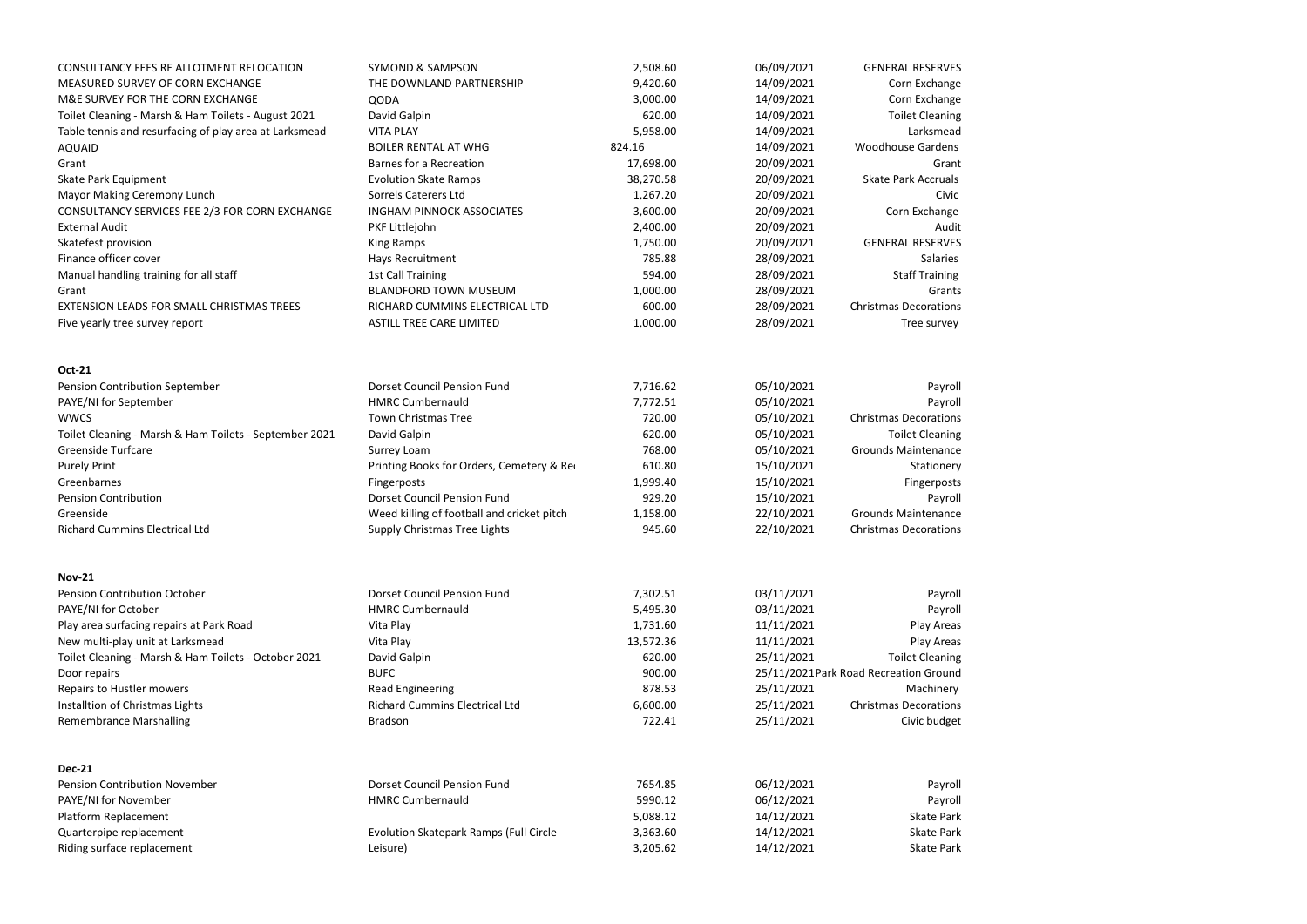| Repairs to mini ramp                                                            |                                                                              | 843.84             | 14/12/2021               | <b>Skate Park</b>                |
|---------------------------------------------------------------------------------|------------------------------------------------------------------------------|--------------------|--------------------------|----------------------------------|
| Consultancy for Corn Exchange                                                   | Ingham Pinnock Associates                                                    | 720.00             | 14/12/2021               | Corn Exchange                    |
|                                                                                 |                                                                              |                    |                          |                                  |
| Christmas lights at WHG                                                         | BH Sound and lighting (Basement Hire)                                        | 1,863.34           | 14/12/2021               | Christmas Lights                 |
| <b>Richard Cummins Electrical</b>                                               | <b>Emergency Lighting Tests</b>                                              | 1,176.96           | 14/12/2021               | Christmas Lights                 |
| <b>Blanchards Bailey LLP</b>                                                    | Allotment negotiations                                                       | 11,446.80          | 14/12/2021               | <b>Professional Fees</b>         |
| <b>Grant Payment</b>                                                            | <b>Citizens Advice</b>                                                       | 2,500.00           | 22/12/2021               | Grant                            |
| <b>Grant Payment</b>                                                            | <b>TREADS</b>                                                                | 1,000.00           | 22/12/2021               | Grant                            |
| <b>RFO Cover</b>                                                                | Swann Recruitment                                                            | 876.96             | 22/12/2021               | <b>Salaries</b>                  |
| Park Road tree works                                                            | <b>Chris Baxter Arborist</b>                                                 | 1,800.00           | 22/12/2021               | Tree works                       |
| Toilet Cleaning - Marsh & Ham Toilets - November 2021                           | David Galpin                                                                 | 620.00             | 22/12/2021               | <b>Toilet Cleaning</b>           |
| <b>Jan-22</b>                                                                   |                                                                              |                    |                          |                                  |
| <b>Pension Contribution December</b>                                            | <b>Dorset Council Pension Fund</b>                                           | 7427.28            | 06/01/2022               | Payroll                          |
| PAYE/NI for December                                                            | <b>HMRC Cumbernauld</b>                                                      | 5712.14            | 06/01/2022               | Payroll                          |
|                                                                                 |                                                                              |                    |                          |                                  |
| <b>Richard Cummins Electrical</b>                                               | Removal of christmas trees and lights                                        | 2,220.00           | 10/01/2022               | Christmas Lights                 |
| Toilet Cleaning - Marsh & Ham Toilets - December 2021                           | David Galpin                                                                 | 620.00             | 20/01/2022               | <b>Toilet Cleaning</b>           |
| Replacement printer                                                             | <b>XCS Group</b>                                                             | 2,838.00           | 20/01/2022               | <b>Printer Accruals</b>          |
| <b>Elizabeth Road Allotments</b>                                                | <b>Blandford Allotment Society</b>                                           | 962.85             | 20/01/2022               | Allotments                       |
| Cutting cemetery hedge                                                          | <b>Tree Stuff</b>                                                            | 1,080.00           | 20/01/2022               | Tree works                       |
| Fencing materials for Park Road car park                                        | R M Smith Fencing                                                            | 2,860.80           | 20/01/2022               | <b>General Reserves</b>          |
| Architectural fees                                                              | <b>Malcolm Simmonds</b>                                                      | 3,000.00           | 20/01/2022               | Corn Exchange                    |
| Tree works - amenity areas                                                      | <b>Chris Baxter Arborist</b>                                                 | 1,260.00           | 20/01/2022               | Tree works                       |
| <b>RFO Cover</b>                                                                | Swann Recruitment                                                            | 840.42             | 20/01/2022               | Salaries                         |
| Tree works Langton and Cemetery                                                 | H & Kelly                                                                    | 972.00             | 26/01/2022               | Tree works                       |
| <b>Grant Payment</b>                                                            | <b>TREADS</b>                                                                | 1,000.00           | 26/01/2022               | Grant                            |
| <b>Feb-22</b>                                                                   |                                                                              |                    |                          |                                  |
| Sports Pitches Maintenance                                                      | Greenside Turfcare Ltd                                                       | 1,838.90           | 03/02/2022               | <b>Sports Pitches</b>            |
| Chainsaw training                                                               | <b>Roland Hemmings Arbiroculture</b>                                         | 600.00             | 03/02/2022               | <b>Staff training</b>            |
| Flagpole survey                                                                 | Windsock Company Ltd                                                         | 3,480.00           | 03/03/2022               | Corn Exchange                    |
|                                                                                 | Dorset Council Pension Fund                                                  | 7403.35            | 04/02/2022               |                                  |
| Pension Contribution January                                                    |                                                                              |                    |                          | Payroll                          |
| Tax & NI Month January                                                          | <b>HMRC</b>                                                                  | 5173.62            | 04/02/2022               | Payroll                          |
| Service Level Agreement                                                         | <b>Blandford Fashion Museum (Calvalcade)</b><br><b>Blandford Town Museum</b> | 1000.00<br>1000.00 | 11/02/2022               | Grants                           |
| Service Level Agreement                                                         |                                                                              | 1000.00            | 11/02/2022<br>11/02/2022 | Grants                           |
| Service Level Agreement                                                         | <b>Blandford Information Centre (DT11 Tradi</b>                              | 750.00             |                          | Grants                           |
| Service Level Agreement<br>Toilet Cleaning - Marsh & Ham Toilets - January 2022 | <b>Blandford Stour Valley Band</b><br>David Galpin                           | 620.00             | 11/02/2022<br>11/02/2022 | Grants<br><b>Toilet Cleaning</b> |
| Tree works - amenity areas                                                      | <b>Chris Baxter Arborist</b>                                                 | 2,760.00           | 22/02/2022               | Tree works                       |
|                                                                                 |                                                                              | 936.00             |                          | <b>Town Maintenance</b>          |
| Install fingerposts<br>Servicing of extinguisher at all venues                  | <b>GK Kempster</b><br>Fireline                                               | 1,196.91           | 22/02/2022<br>22/02/2022 | Servicing                        |
| PAT Testing training for staff                                                  | <b>TTS Training Services</b>                                                 | 654.00             | 22/02/2022               | Staff training                   |
|                                                                                 |                                                                              |                    |                          |                                  |
| Mar-22                                                                          |                                                                              |                    |                          |                                  |
| <b>Boiler servicing</b><br>Installation of fire alarm at depot                  | G&K Manson<br><b>Richard Cummins Electrical</b>                              | 799.20<br>1,126.93 | 04/03/2022<br>04/03/2022 | Maintenance<br>Maintenance       |
|                                                                                 |                                                                              |                    |                          |                                  |